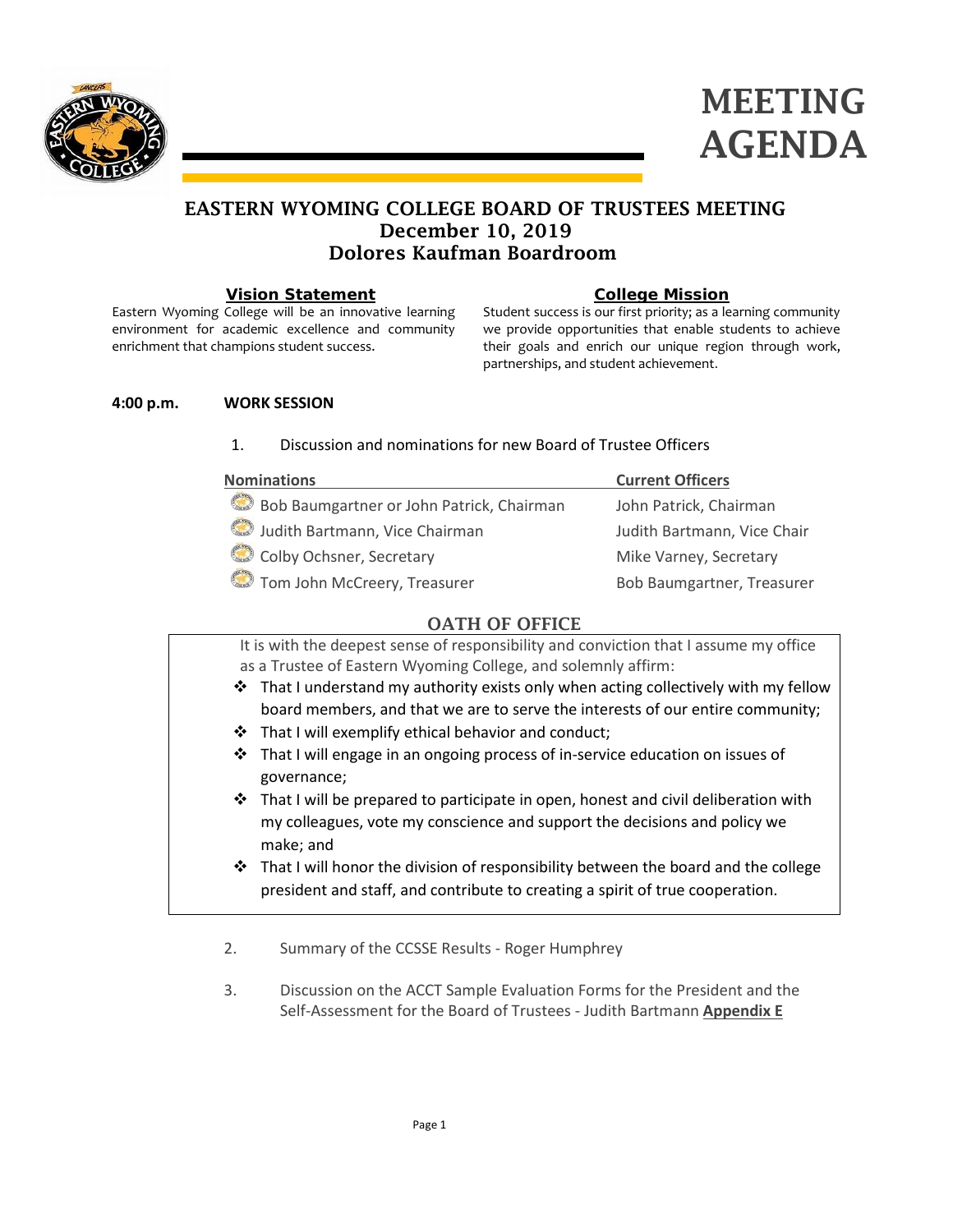## **BOARD POLICIES FOR REVIEW: APPENDIX F**

- Board Policy 4.0 Faculty Rights and Responsibilities
- Board Policy 4.1 Educational Design (changed to Academic Program Compliance)
- Board Policy 4.2 Instructional Support (changed to Academic Support)

## **5:45 p.m. Open Meeting**

• Introduction of New Employees Mr. Chet Freouf, Custodian Ms. Dani Hanzlik, Administrative Specialist for Academic and Student Services

#### **Introduction of Visitors**

• Introduction of the EWC Women's Basketball team by Coach Tom Andersen

## Civitas Honorees this month:

- **Dr. Edwin Bittner** for his dedication for Nineteen years of service to EWC
- **Lancer Volleyball Team, and Dante Geoffrey** for the amazing season and for finishing fourth in the Region IX Tournament highest finished since 2001.
- **EWC Student, Mr. Mason Hale** for always going above and beyond to assist other students as a tutor. He is also a tremendous help with faculty needs and projects. Mason was also voted Student of the Year for WACCT.

**Open Forum**: Visitors and employees may provide comments to the Board at this time.

## **APPROVE: AGENDA RECOMMENDED ACTION:** Motion to approve the agenda, as presented.

## **PRESIDENT'S UPDATE: Appendix A**

The results of the balloting for the WACCT Staff of the Year nominations are in. Congratulations to all the winners!

- Dr. Georgia Younglove Faculty Leadership Award
- ❖ Ms. Kim Jones, Classified Staff
- Mr. Zach Smith, Professional Staff
- ❖ Mr. Mason Hale, Student
- ❖ Mr. Mike Varney, Board of Trustee
- Mr. Lex Madden, Foundation Volunteer of the Year

## **CONSENT AGENDA: Appendix B**

Trustees, please contact Dr. Travers with any questions prior to the board meeting**.**

**APPROVE:** Minutes from November 12, 2019, Board Meeting

## **APPROVE:** Resignation of Dr. Shane Stone, Criminal Justice Instructor. Effective May 12, 2020**. Appendix B4**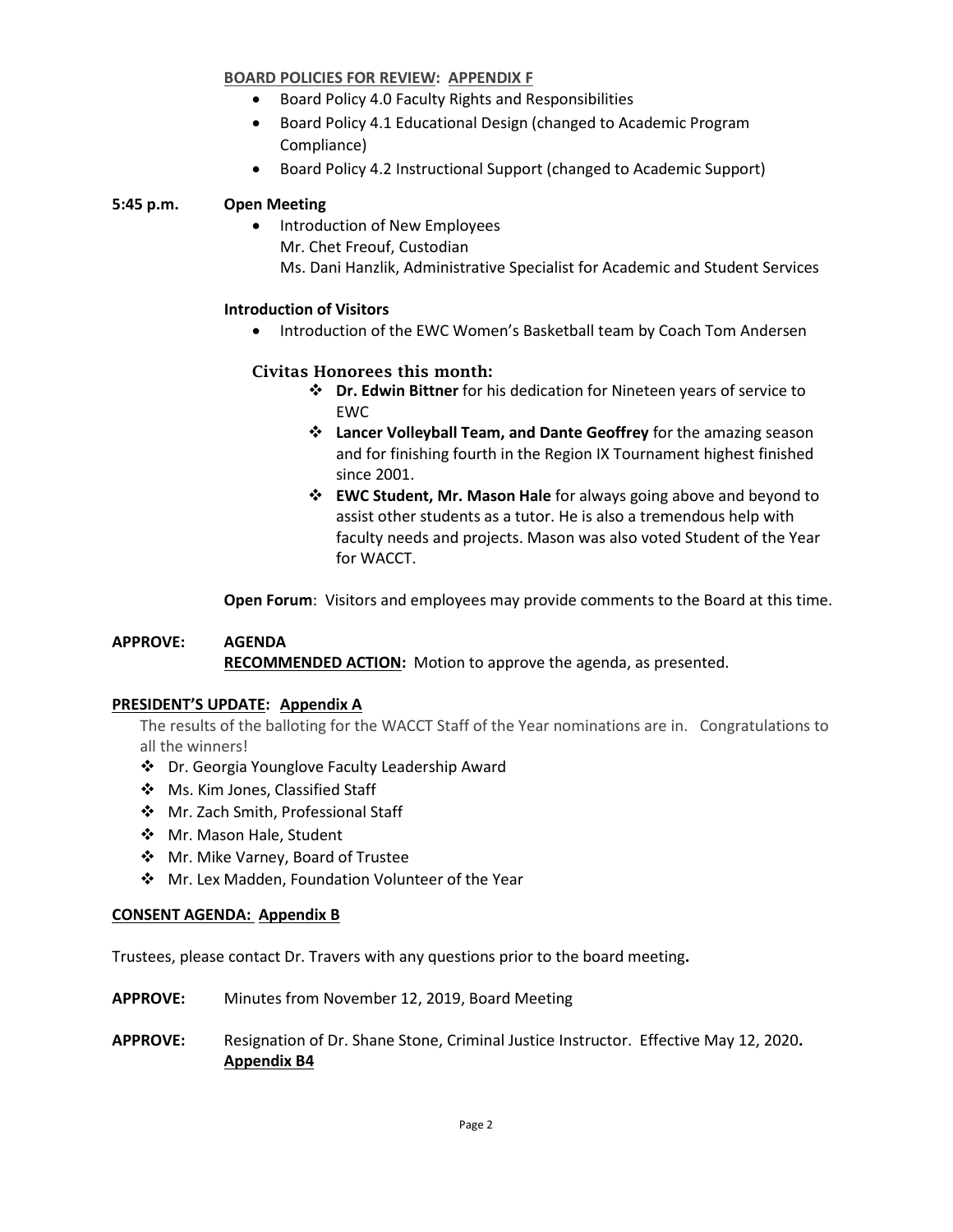**APPROVE:** Designation of Depositories: Points West Bank, Pinnacle Bank, First State Bank, U.S. Bank, Platte Valley Bank, Converse County Bank, and related signatories. Annually, the College must designate the institutions which may be used as depositories for college funds throughout the year and the related account signatories. Please see **Appendix D**

Prepared by Mr. Kwin Wilkes, Vice President for Administrative Services

**APPROVE:** Designation of the Torrington Telegram as the College District's Official Newspaper: From time to time, the Board must publish legal notices and/or consider resolutions that make reference to "...official newspaper of the district...." The Torrington Telegram is a newspaper of general circulation within Goshen County, and Eastern Wyoming Community College District is coterminous with Goshen County. Approval of this designation will facilitate EWC giving notice when legally required to do so.

**RECOMMENDED ACTION:** Motion to approve the consent agenda as presented.

#### **ACTION ITEMS**

**APPROVE: FINANCIAL REPORT: Appendix C** - Prepared by Mr. Kwin Wilkes, VP for Administrative Services

**RECOMMENDED ACTION:** Motion to approve the financial report, as presented.

**APPROVE:** Appointment of WACCT Representatives. The appointment of two Wyoming Association of Community College Trustees board representatives is held annually at the December organizational meeting. Representatives to the WACCT will be expected to attend Wyoming Community College Commission meetings and WACCT meetings held every other month or as needed. These meetings are held on a rotating basis at one of the seven community colleges. Judith Bartmann and Mike Varney are the current representatives. The WACCT Executive Committee is requesting appointments be made for a two-year term.

> **RECOMMENDED ACTION:** Motion to appoint two board representatives to the Wyoming Association of Community College Trustees for a two-year term.

**APPROVE:** Appointment of Board Representatives to the Foundation. The Board of Trustees may have up to three representatives serve on the Foundation Board of Directors which are appointed annually at the December organizational meeting.

> **RECOMMENDED ACTION:** Motion to appoint up to three representatives to represent the Board of Trustees on the Foundation.

**APPROVE:** Appointment of Vice President of Administrative Services as Assistant to the Treasurer of the Board. From time to time it is necessary for the VP of Administrative Services to sign financial documents under this title as required by banking institutions. This is also pursuant to Board Policy 1.3.

> **RECOMMENDED ACTION:** Motion to appoint Mr. Kwin Wilkes, EWC Vice President for Administrative Services as the Assistant to the Treasurer of the Board of Trustees, as presented.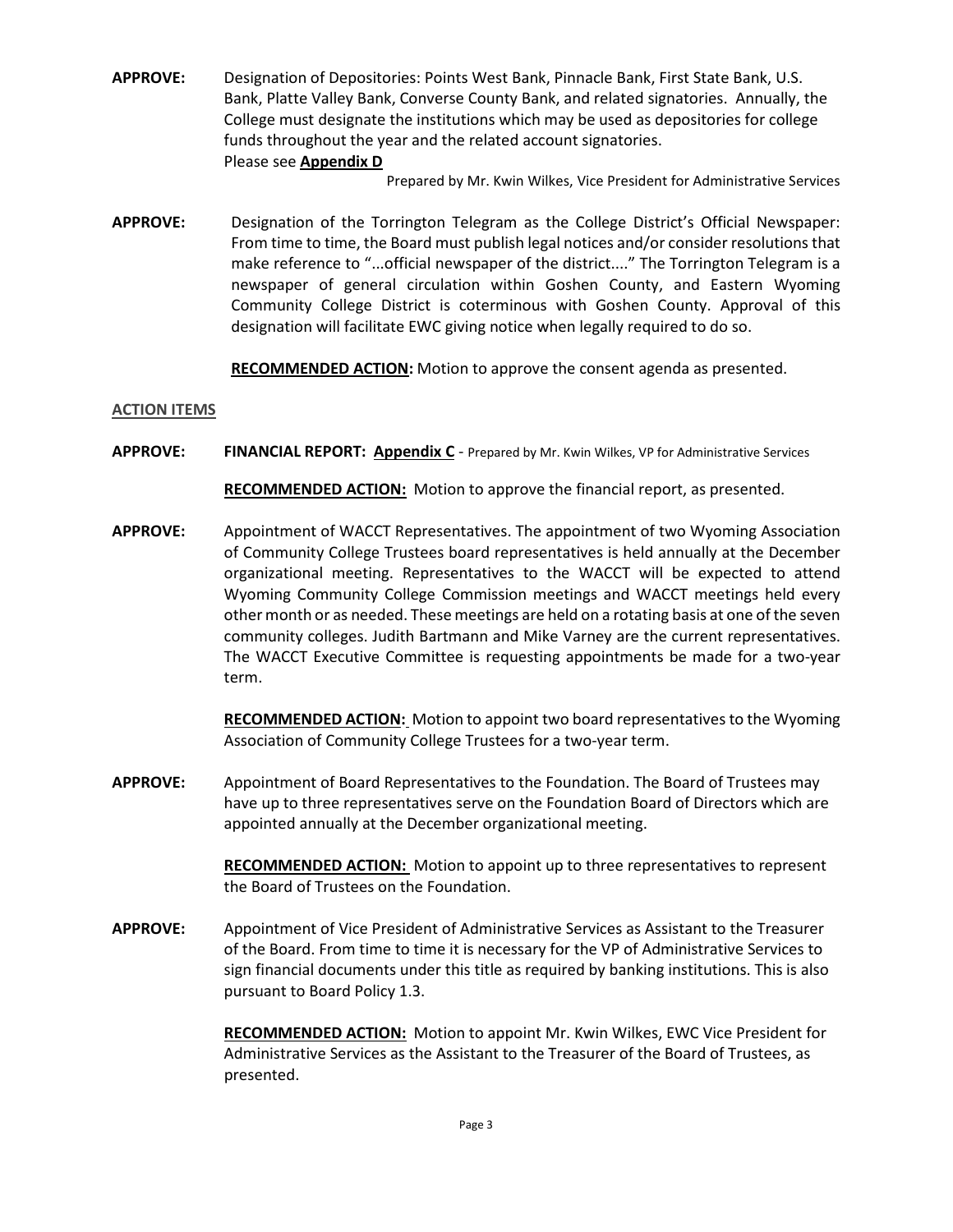#### **Disclosure Statements for Board, Administration and Staff**

Pursuant to W.S. 6-5-118, all public servants or officers must disclose the banks or other institutions in which they have an account where the institution transacts business with Eastern Wyoming College**.** *(Forms have been distributed to Board Members for their signatures. Please sign and return to Sally Watson)* **Appendix G**

#### **FINAL READING BOARD POLICIES**

**APPROVE:** Final Reading revisions to Board Policy 2.0 Committee Policy. **Appendix H**

**RECOMMENDED ACTION:** Motion to approve on final reading revisions to Board Policy 2.0 Committee Policy, as presented.

**APPROVE:** Final Reading revisions to Board Policy 3.2 Appointment of Faculty and Staff Policy **Appendix I**

> **RECOMMENDED ACTION:** Motion to approve on final reading revisions to Board Policy 3.2 Appointment of Faculty and Staff Policy, as presented.

**APPROVE:** Final Reading revisions to Board Policy 3.3 Continuing Contract and Tenure Policy **Appendix J**

> **RECOMMENDED ACTION:** Motion to approve on final reading revisions to Board Policy 3.3 Continuing Contract and Tenure Policy, as presented.

**APPROVE:** Final Reading revisions to Board Policy 6.13 Request for Public Information Policy **Appendix K**

> **RECOMMENDED ACTION:** Motion to approve on final reading revisions to Board Policy 6.13 Request for Public Information Policy, as presented.

#### **INFORMATION ITEMS**

- 1. Staff Alliance Update **Appendix L -** Ms. JoEllen Keigley
- 2. Dean of Faculty/Student Services Update: **Appendix M** Dr. Debbie Ochsner
- 3. Academic Services Update: **Appendix N -** Dr. Heidi Edmunds, VP for Academic Services
- 4. Student Services Update: **Appendix O -** Mr. Roger Humphrey, VP for Student Services
- 5. Construction Projects and Major Maintenance Update: **Appendix P** Mr. Kwin Wilkes, VP for Administrative Services and Mr. Keith Jarvis, Director of Physical Plant
- 6. College Relations Update: **Appendix Q** Ms. Tami Afdahl, Director of College Relations
- 7. Institutional Development Update: **Appendix R** Mr. John Hansen, Director of Institutional Development
- 8. Douglas Campus Update: **Appendix S** Dr. Margaret Farley, VP for Douglas Campus
- 9. Human Resources Update: **Appendix T -** Ms. Lori Moore

#### **TRUSTEE TOPICS**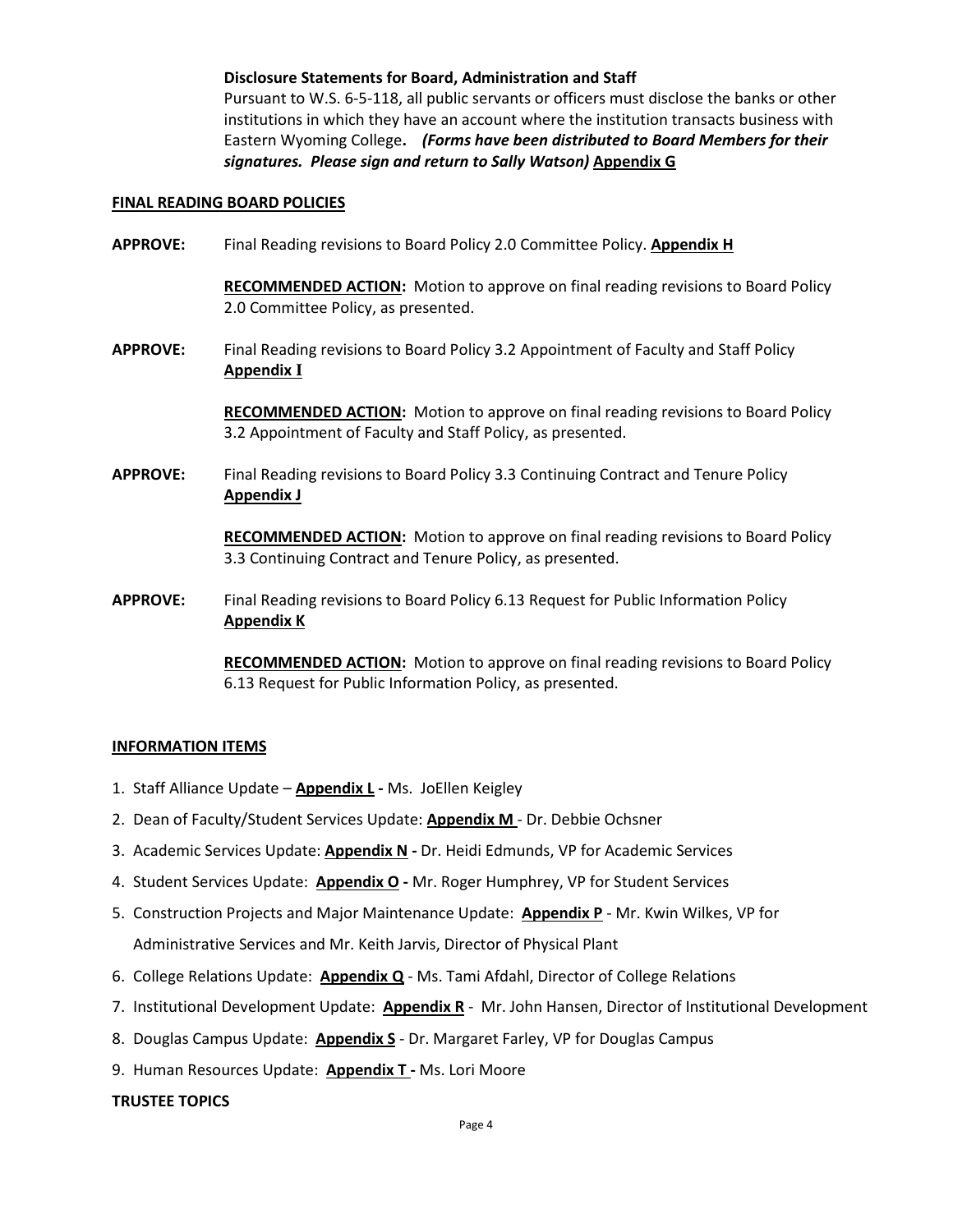**Executive Session -** Personnel **RECOMMENDED ACTION**: Motion to approve adjourning to executive session.

**Adjournment**.